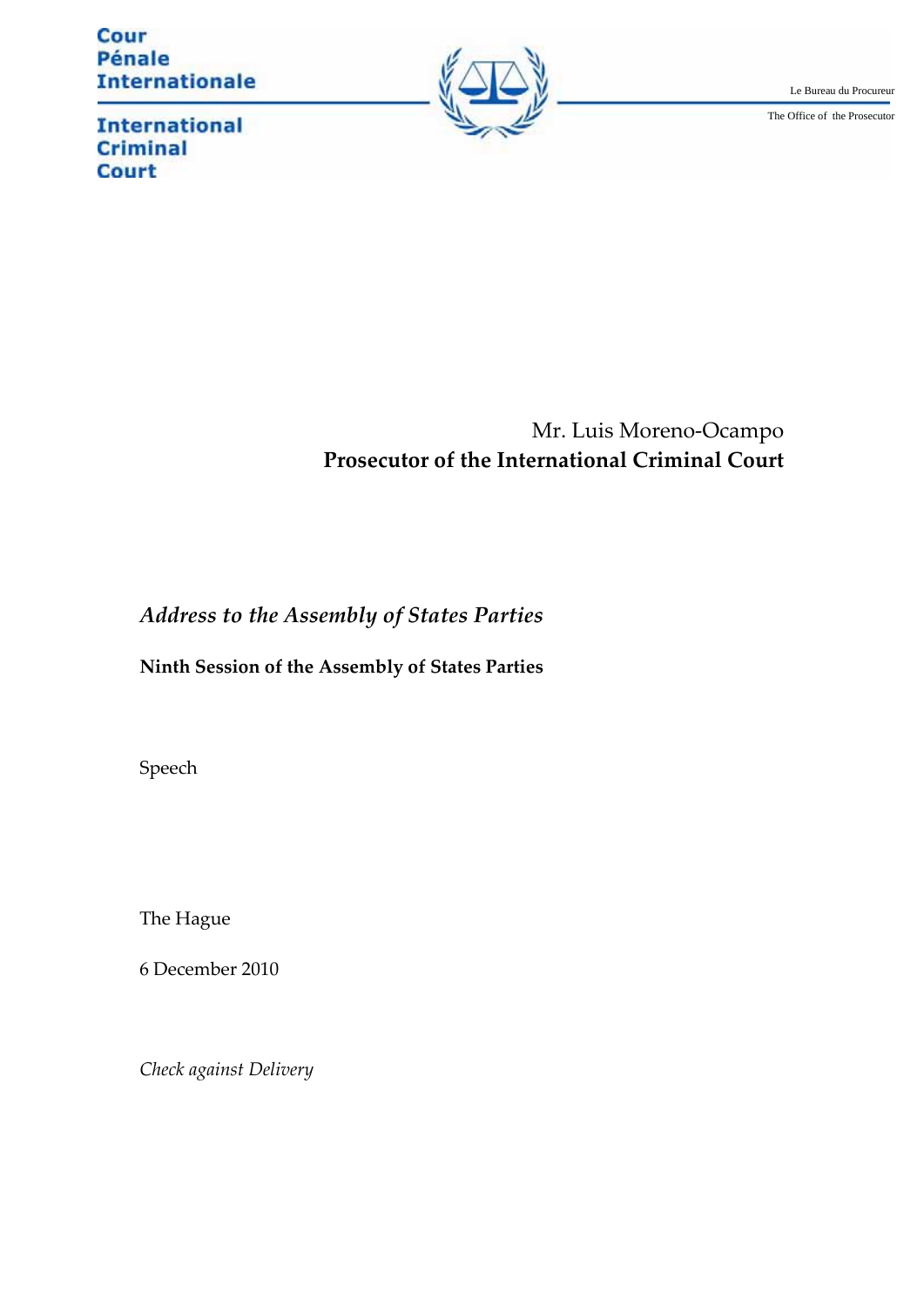Mr. President of the Assembly, Mr. Secretary-General, Mr. President of Colombia, Excellencies, Distinguished delegates, Ladies and Gentlemen,

I have the honour to report to the Assembly of States Parties on the work of the Office of the Prosecutor.

Let me start by congratulating the President of the Assembly of States Parties for his efforts and leadership, in particular, during the Kampala Review Conference.

As President Song said, Kampala was an historic event; States reaffirmed their commitment of 1998 and reiterated their "determination to put an end to impunity and thus to contribute to the prevention of such crimes that threaten the peace, security and well-being of the world".

I would also like to thank the SecretaryȬGeneral for his presence here today and in Kampala. There, he highlighted that in 1998 few could have believed that the Court would spring so vigorously into life promoting the birth of a new Age of Accountability.

Few countries in the world have had to face the level of violence that Colombia suffered during the previous decades and few leaders in the world have to deal with such powerful criminal organization than the President of Colombia. He had to make critical policy decisions. And the President of Colombia is the first Head of State to participate in a meeting of the Assembly of States Parties. He shared with us his policies on crime control, justice and victims' reparations. He requested support and he offered assistance. We are ready to work with him. President Santos, thank you for your leadership.

#### Mr. President,

Let me brief the Assembly on our new investigations. During 2010, we concluded the first phase of the investigations on the crimes committed by the FDLR, the last inception of a group that was involved in the genocide in Rwanda, provoked the first Congo war, was involved in the Second Congo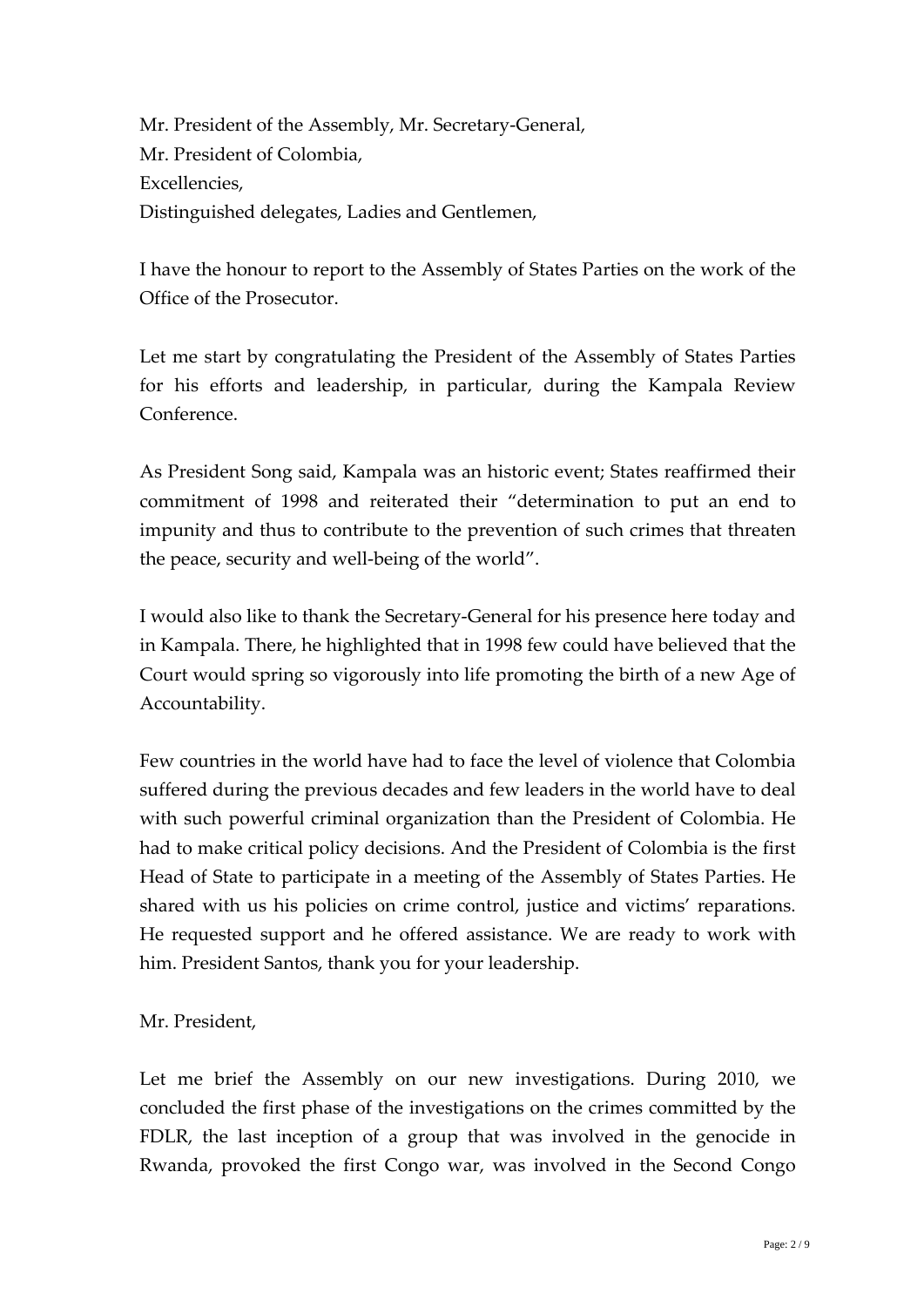war, and produced during 2009 and 2010 a massive campaign of rapes and gender crimes in the area of the Kivus.

For some years, FDLR leaders were able to use Europe as a safe haven. However, the Rome Statute provided a framework for a collective effort to arrest them. The Office requested cooperation from German authorities, who decided to move ahead with its own national investigation. In accordance with its policy of positive complementarity, the Office provided full cooperation with such national efforts. France, following our request of cooperation, conducted extensive investigations against Callixte Mbarushimana, the Executive Secretary of the FDLR living in Paris. DRC authorities provided information and support for investigative efforts on the ground. The Government of Rwanda, a non State Party, facilitated our investigations on its territory and cooperated with all these justice efforts. I would also like to recognize the leadership of Secretary-General Ban Ki-Moon and his Special Representative on sexual violence in conflict Margot Wallström in denouncing and mobilizing efforts to put an end to FDLR atrocities.

As a result of such collective efforts, the FDLR President and Vice President were arrested in Germany and waiting for trial before a national court, and Callixte Mbarushimana is arrested in Paris, and his surrender to the ICC is pending an appeal before the Court of Cassation. The FDLR organization is beheaded.ȱȱ

The Court will eventually define the individual responsibility of Mr. Mbarushimana, but to prevent future crimes in the Kivus, there is a need to capitalize on the momentum and demobilize the FDLR. The Office of the Prosecutor is preparing new cases and liaising with concerned partners in order to maximize the preventative impact of the Court.

### Mr. President,

Next week, the Office of the Prosecutor will present to the judges two different cases in the Kenya situation, each involving three individuals that according with the evidence collected are the most responsible for the crimes committed.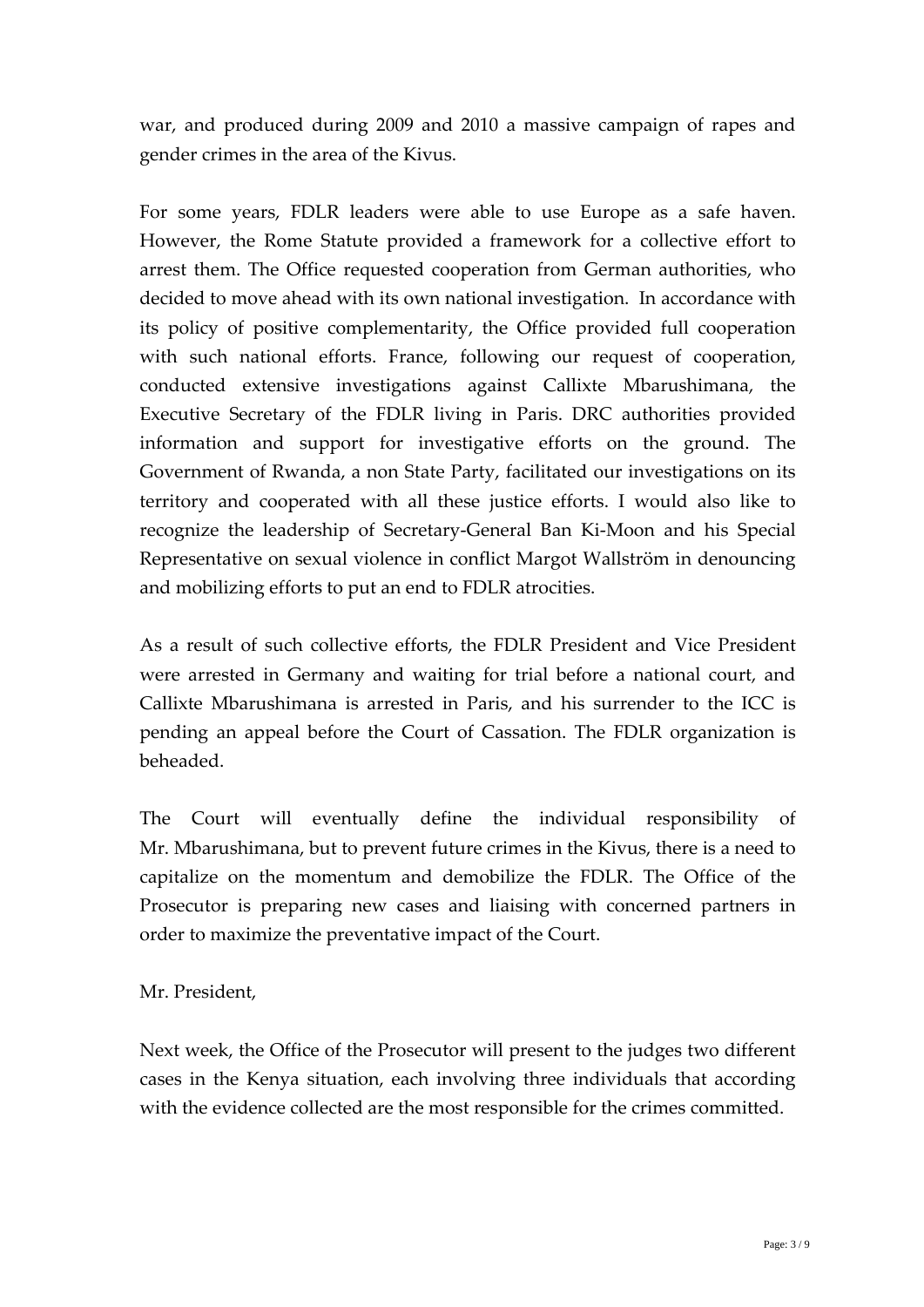I am particularly grateful for the respect and support Kenyan leaders have demonstrated for our independent role. Since our first meeting, I have been impressed by the commitment of President Kibaki and Prime Minister Odinga to find solutions to past conflicts.

Let me emphasize one thing that is making a difference in Kenya. The international community is united, and part of the solution. The African Union Panel of eminent African personalities, under Kofi Annan's leadership, helped Kenyans to stop the violence, to reach an agreement to share power and to do justice. Indeed, Kofi Annan has remained involved to ensure the full implementation of such agreement.

Different States Parties of the Rome Statute are joining efforts. Ghana, Uganda and Tanzania are immediate examples. Other examples are Colombia offering its experience on victims' reparations, the United Kingdom making a special contribution to protect witnesses, Germany providing treatment for HIV/Aids victims, and the Netherlands supporting human rights defenders. Non States Parties, such as the United States, are fully supporting the need for accountability and the Court's intervention.

The coming months will be crucial for Kenya. The investigations could support the process of structural reforms and can help to prevent violence during the next Kenyan elections in 2012. Additionally, the cases could have an impact on the entire region. Guinea and Côte d'Ivoire are good examples of the risks. We are receiving requests from the country, encouraging our intervention. This Assembly should discuss how to react to the situation in Côte d'Ivoire.

#### Mr. President,

Let me brief you on preliminary examinations. The Office of the Prosecutor has the unique mandate to assess whether allegations of crimes within a situation meet the legal criteria established by the Statute and thereby warrants investigation by the ICC. The Office considers that the strict application of the Statute adopted at Rome is its legal obligation and it should not and will not take into account political considerations such as geographical balance.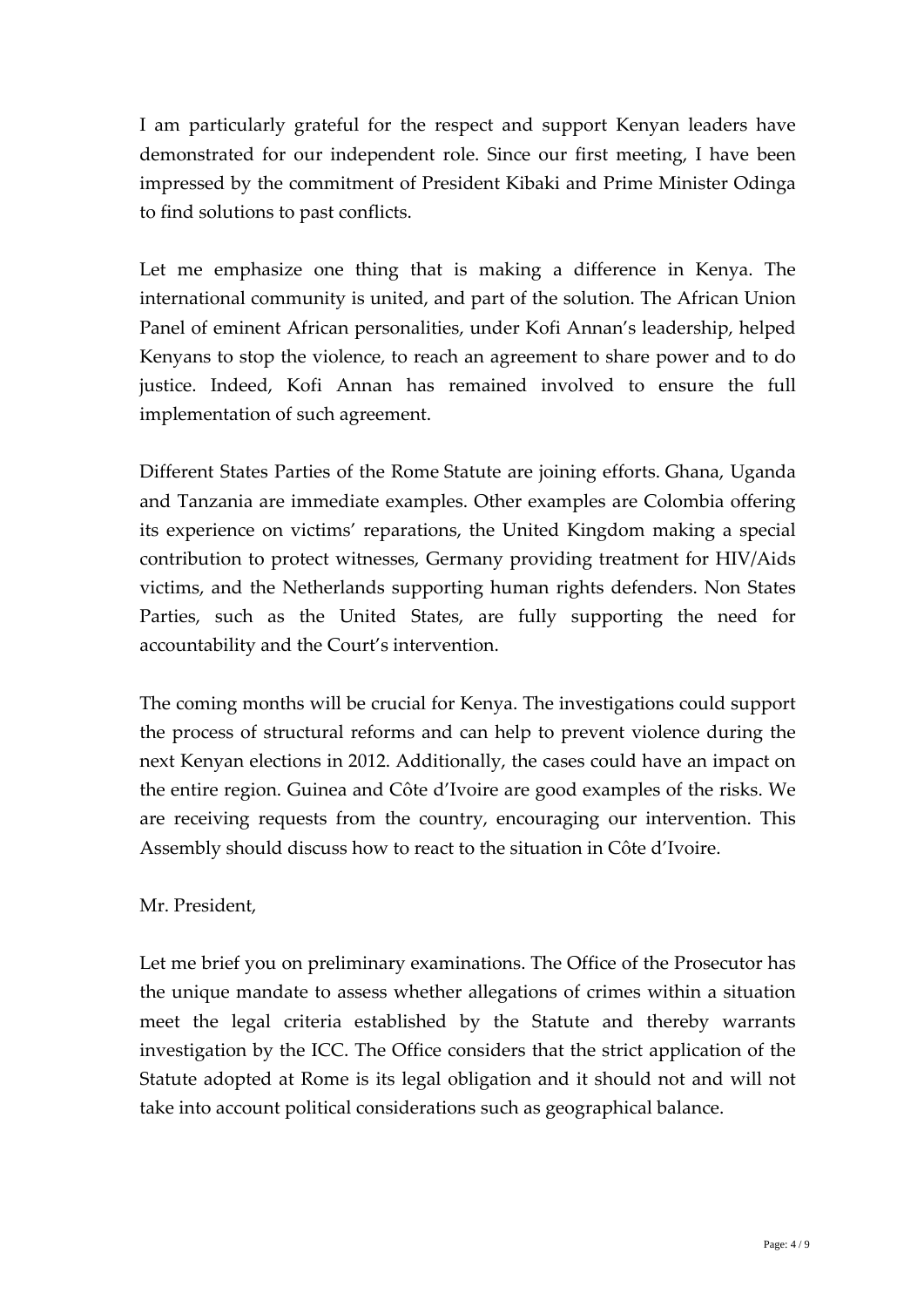The Office has presented a draft policy paper reflecting its approach and its practice and it is ready to receive comments during a side event on Wednesday.

I would like to summarize our activities. Currently, there are 9 situations under preliminary examination:

The Office is assessing if the document lodged by the Palestinian National Authority meets statutory requirements. Before making a decision on its preliminary examination, the Office will seek to ensure that all parties concerned have had the opportunity to provide the information that they consider appropriate.

In Afghanistan, Côte d'Ivoire, Honduras and Nigeria, the Office is examining whether crimes under the jurisdiction of the Court exist.

Last week, the Office received communications alleging that North Korean forces committed war crimes in the territory of the Republic of Korea. The Court has jurisdiction on the territory of the Republic of Korea since 1 February 2003 and therefore we opened a preliminary examination to evaluate if the incidents denounced constitute war crimes under the jurisdiction of the Court.

In Georgia, Colombia and Guinea, the Office is following the national proceedings.

The preliminary examination process provides an additional opportunity to mobilize the efforts of States, international organizations and civil society to support the national jurisdictions in their fight against impunity. To facilitate this collective action, the Office will increase the information about the situations under preliminary examination and provide periodic reports. We also plan to organize meetings in The Hague and possibly in New York to brief you periodically on these activities.

Mr. President,

One of the most critical factors to increase the efficiency of the Rome Statute and its preventative impact will be to arrest the individuals sought by the  $C_{\text{O}11}$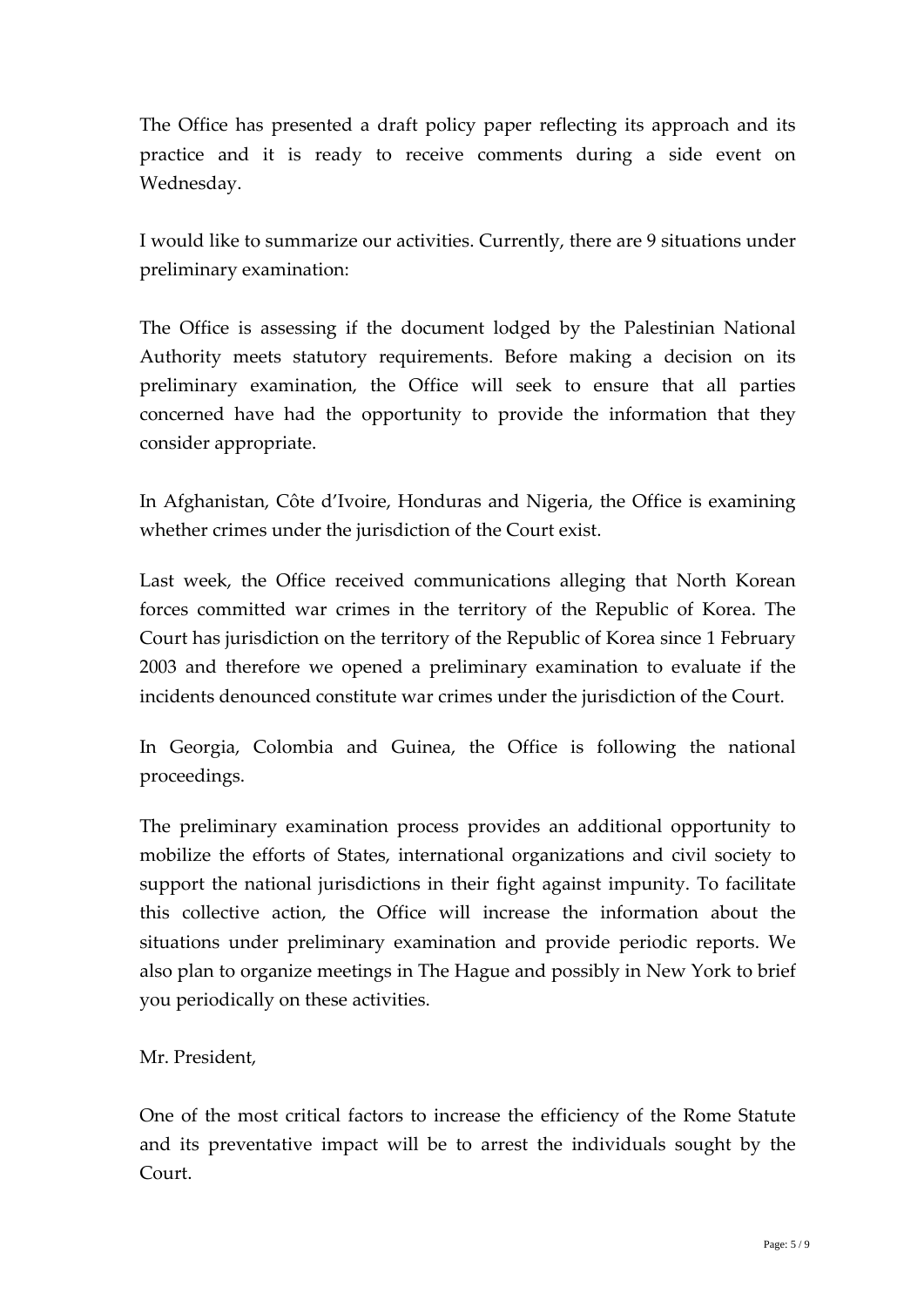The most urgent and difficult case is the implementation of the arrest warrants issued in the Darfur situation, in particular the ones for genocide, crimes against humanity and war crimes against President Al Bashir. In three days, I will brief the UN Security Council and I will clarify that the judges considered that the ongoing rapes and the fear in those millions displaced in the camps constituted genocide under Article 6 (b). I will describe that the crimes continue, that instead of stopping the crimes, members of the Government of the Sudan are stopping the information about the crimes. The Government of the Sudan, as the sovereign territorial State, has the primary responsibility and is fully able to implement the warrants issued by the Court. It has not done so. The matter is in the hands of the UN Security Council.

In the case of Joseph Kony and other leaders of the LRA, there are ongoing military operations to arrest them executed by the Uganda army, supported by the Central African Republic, the Democratic Republic of the Congo and the United States governments. I would like to highlight the role of different NGOs to promote and get the approval of the US Congress to request a strategy to arrest Joseph Kony.

The alleged crimes committed by Bosco Ntaganda in the Kivus are the price that the world pays for impunity. His arrest is long due, and we trust that it will be implemented as soon as possible.

#### Mr. President,

I am approaching my last 18 months as the Prosecutor, therefore the plans for the next year are crucial for me. I am confident that at the end of 2011 there will be final decisions in the trial against Thomas Lubanga, and also in the trial against Mathieu Ngudjolo and Germain Katanga. The Bemba trial will be in its final phases and I hope we will be able to conduct a very short and efficient trial in the case against Mr. Jerbo and Mr. Banda. We also foresee that during 2011, the Court will be working on the confirmation hearings of Callixte Mbarushimana and the two new Kenyan cases.

We are also planning to present new cases about crimes in the Kivus and we will evaluate the need to present new cases in the Darfur situation.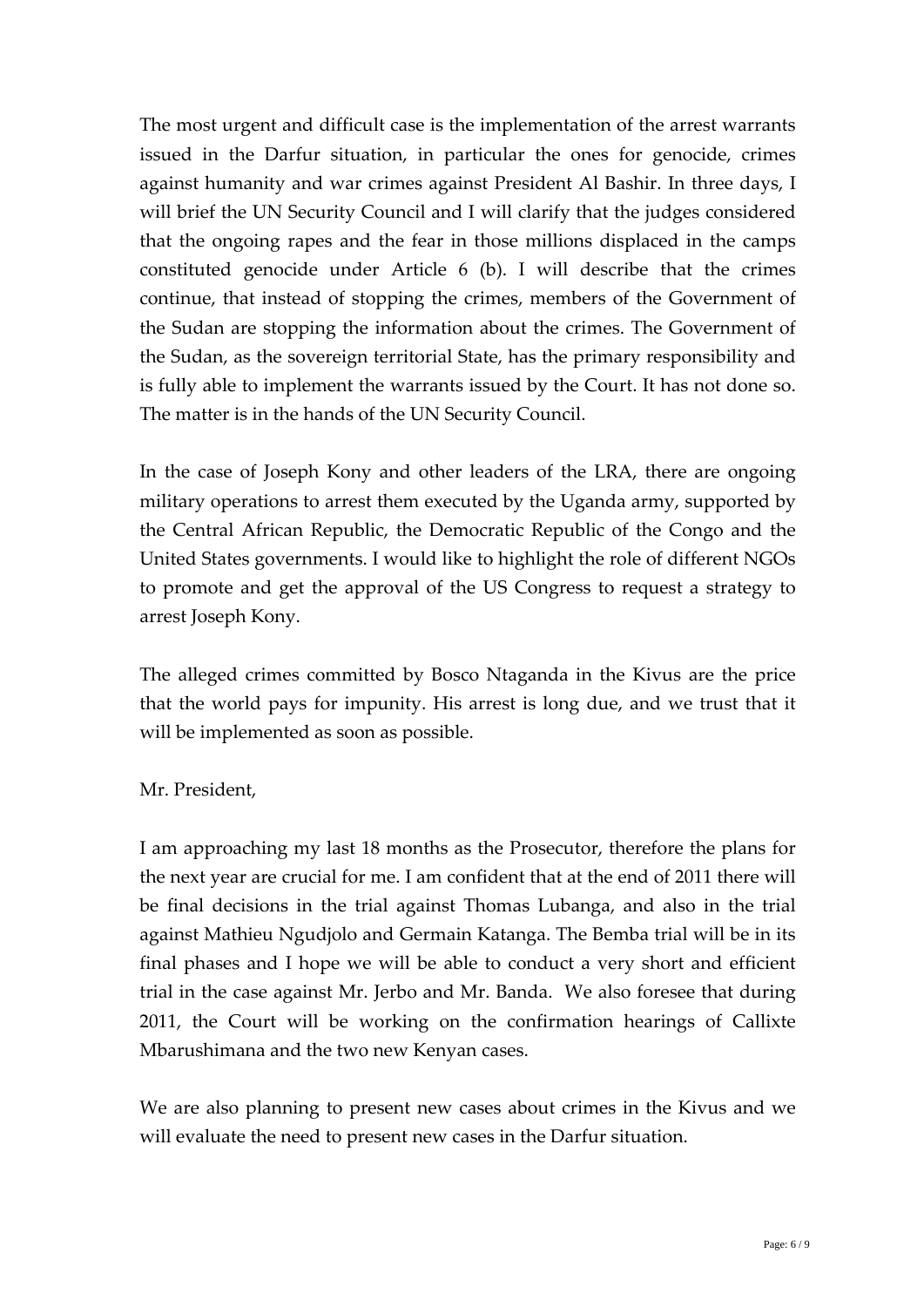One of my priorities for the next year is to contribute to consolidate the institution building, in particular in three different dimensions: within the Office of the Prosecutor, in relation with the other organs of the Court and in the relation between the Assembly with the Court and its organs.

Let me start with the last point. In 2011, the Assembly will discuss a constitutional issue that will define the future of the Rome Statute: the definition of the proper scope of the oversight role of the Assembly of States Parties, as envisioned in Article 112 of the Statute. I share the views of the President: judicial independence could not be an excuse for lack of efficiency or lack of accountability.

Following my legal mandate to be independent and to maintain the integrity of the Office, my duty is to inform you about the risk on the policies to be adopted and my Office's views on the legal aspects. Then is a matter for the States Parties to take into consideration.

The Office welcomes the initiative of the Hague Working Group to establish a Study Group to conduct a structured dialogue between States Parties and the Court. The Office is ready to present the full picture of its activities in order to allow the States Parties to analyze what happens in the building in The Hague and activities and impacts around the world. As any criminal court, the ICC will decide on the criminal responsibility of individuals, but as no other Court in the world, its decisions will impact in 114 States and beyond. The contribution to the prevention of crimes considered in the Statute and highlighted in Kampala, is the most important aspect of the Court's cost efficiency. It should not be ignored.

The Office will suggest to this Assembly to refine the goal of the Study Group. The Court sent a letter to the Hague Working Group expressing its concerns about reopening a discussion on the internal corporate governance adopted by the Court. It is important that these concerns be fully taken into consideration.

States should decide what constitutes a proper dialogue with the Court. During my presentation to this Assembly on 2008, I requested as a priority and I quote: "the implementation of the independent oversight mechanism which will address misconduct, including internal sexual harassment." End of the quote.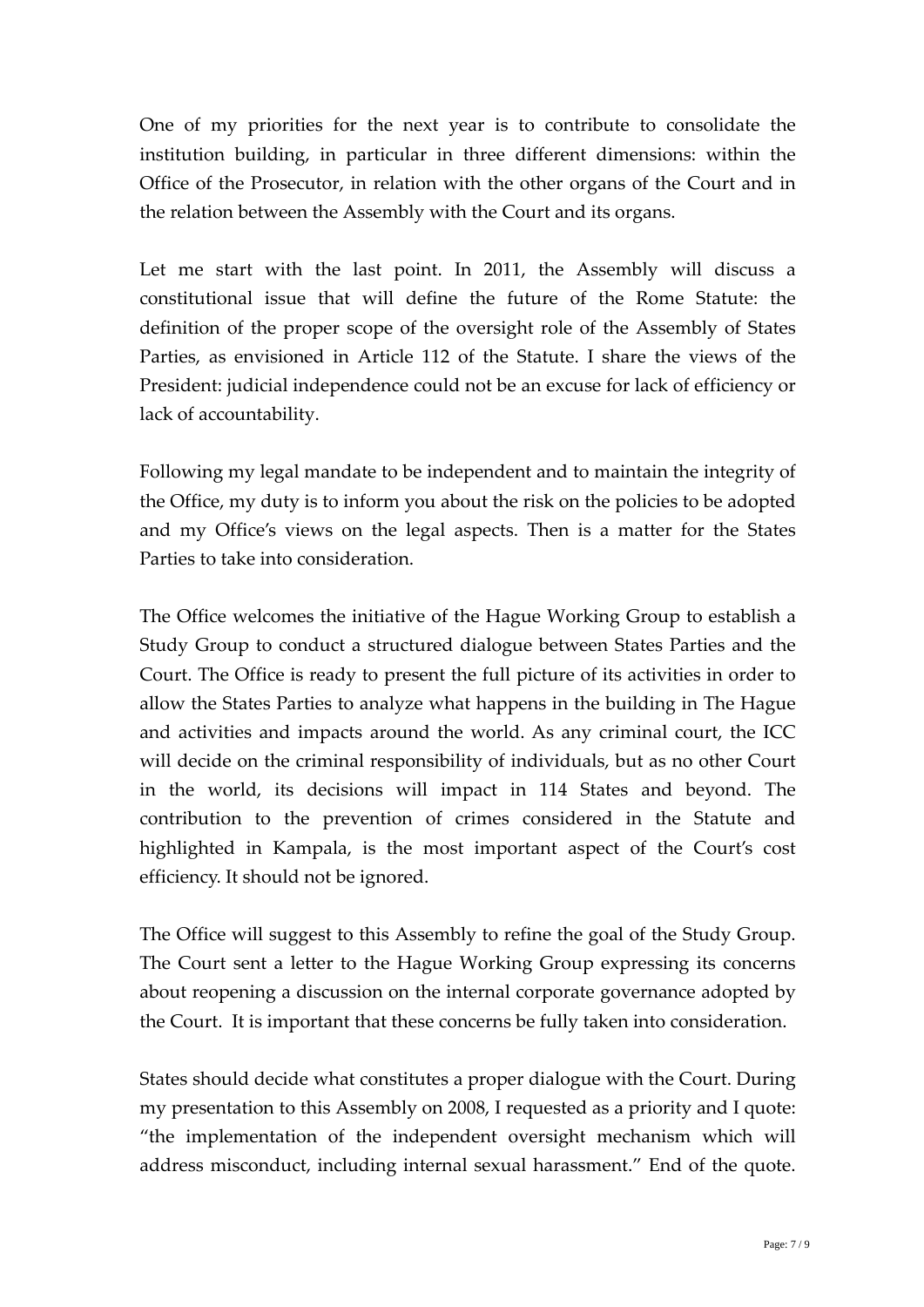I welcome the possibility to have a tool to investigate misconduct of the Office's staff. However, the IOM mandate proposed includes the possibility to replace the authority of the Prosecutor to start investigations and provides it for the IOM, a subsidiary body of the ASP. This proposal creates the risk of undue interference with the judicial activities of the Office. As explained in our legal memoranda, the Statute establishes that the Prosecutor is accountable before the Assembly, and to protect their independent work, the Office staff is under the full authority of the Prosecutor. Therefore, the proposed mandate for the IOM extends beyond the oversight role envisaged by Article 112 (4) and infringes with the independence of the Office of the Prosecutor guaranteed by the Rome Statute.

The Office considered that the IOM's proposed mandate has no clear legal and policy basis. The arguments presented during the discussions were contradictory and included references to the UN or *ad hoc* tribunals, but had no basis in the Statute. As a matter of policy, the Office never received an explanation as to why the Prosecutor could be trusted to investigate Heads of State, but not to investigate the staff of the Office.

The Office considers that an ASP resolution based on an erroneous interpretation of articles 42 and 112 could set a dangerous precedent for future decisions on oversight that may further affect the integrity of the Statute, and would place the entire Rome Statute system at risk.

The Office is willing to provide any additional clarification necessary to facilitate the debate on this matter, including comments provided by some external commentators such as Professor José Alvarez or Judge Richard Goldstone.

In terms of institution building, and as mentioned by the President of the Court, the adoption of a Corporate Governance Statement on the roles and responsibilities of the organs, after a process of consultation with all the judges and the organs, is a major achievement of the Court. We are now refining our mutual understanding of the services to be provided by the Registry, increasing efficiency.